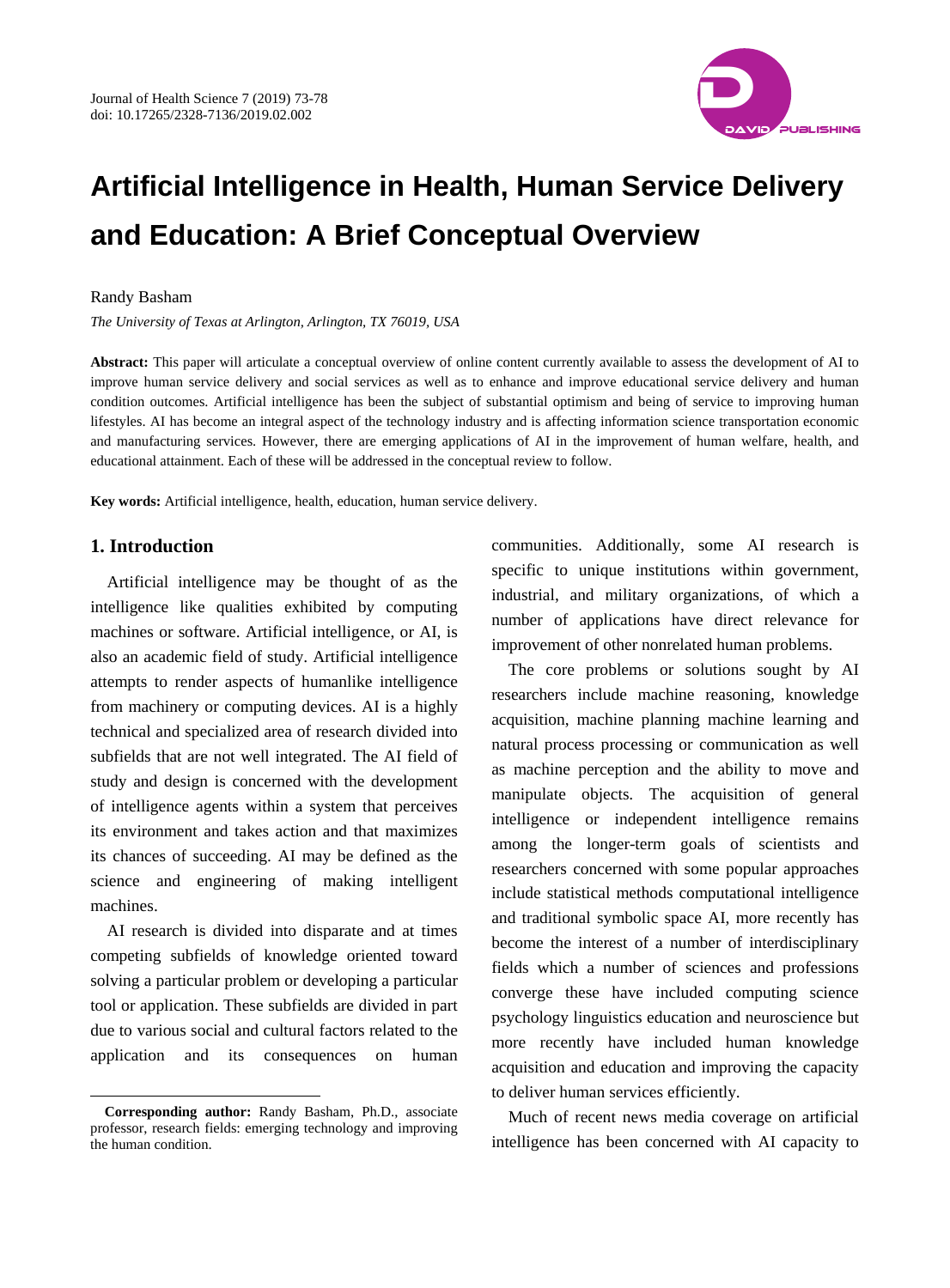improve rapid manufacturing and distribution techniques, four military and intelligence gathering applications, and in emergent concerns of artificial intelligence to supersede human intelligence in aggregate. AI is presumed to have the capacity for rapid and dramatic improvement of human health and the human condition and also contains the inherent risk of machine domination or eradication of the human species.

This paper will articulate a conceptual review of online content currently available to assess the development of AI to improve health and human service delivery and social services as well as to enhance and improve educational service delivery and human condition outcomes. Artificial intelligence has been the subject of substantial optimism and being of service to improving human lifestyles. AI has become an integral aspect of the technology industry and is affecting information science transportation economic and manufacturing services. However, there are emerging applications of AI in the improvement of human welfare, health, and educational attainment. Each of these will be addressed in the literature review to follow.

## **2. Conceptual Overview**

The history of artificial intelligence is synonymous with the history of the development of complex machines to provide narrative storytelling or computation and reasoning to resolve problems. Much of the more recent conceptualization of artificial intelligence derives from the work of Alan Turing who conceived that by reset shuffling symbols as simple as zero and one that machines could learn to problem solve and deduce the solution to nearly any problem. The understanding that digital computers can simulate any process associated with formal reasoning has become known as the church-Turing thesis. Additional advances in neurology neurobiology information processing and cybernetics led researchers to consider the possibility of building an electronic brain.

The founders of modern AI research emerged from a workshop held at Dartmouth College in 1956. Scientists and their students developed simple computers to learn gaming strategies and eventually to play better than human beings. These advances were followed by advances in solving word problems with machine learning and proving theorems of logic. Machines thought to be capable of learning any task that humans could accomplish and doing any work that humans could do within the following generation [1].

## *2.1 Gradual Advances in Artificial Intelligence*

Though additional machine learning tasks have proven difficult to develop, AI eventually began to be used for logistics and data mining and indeed pattern detection within complex sets of data. Deep learning tasks followed and were developed to include advances in machine learning and self-perception advanced algorithms are now being used to sort communication messages complete competing complex gaming and provide affordable neural networks. AI has begun to resolve problems and reasoning and problem-solving knowledge representation planning learning natural language processing perception motion a manipulation social intelligence creativity and general intelligence such that AI is creating tautologies allowing computers machines to function in an intelligent and an anticipated eventual independent manner [1].

## *2.2 Machine Learning and Information Technology*

Artificial intelligence and machine learning have become heavily infused with the utilization of information technology. Machine learning permits automated text classification, which permits rapid search and location of terms documents and concepts. In addition, information technologies are enhanced with respect to information retrieval and the development of neural networks to organize and analyze digital content. Data mining and classification and clustering of data through artificial intelligence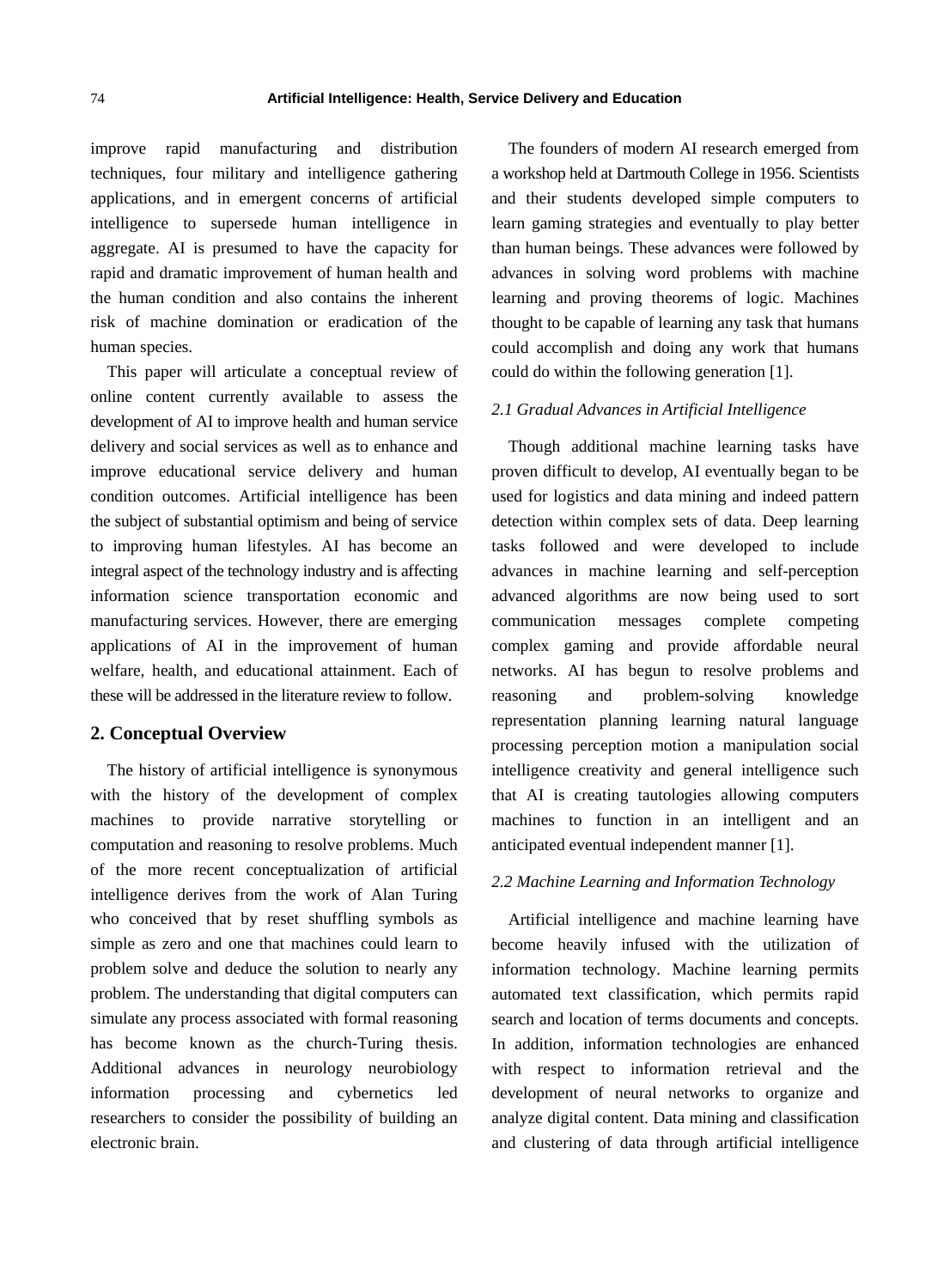applications permit rapid pattern recognition, and assistance for human interpretation of massive data sources [2].

A number of computing and machine learning enhancements allow data to be reorganized and graphically represented such that information can be visualized for better understanding and utilization. Further, machine learning can be organized to classify concepts and sword very ideas into hierarchies. Data or materials can be distributed optimally and various sorts of statistical learning improves analysis and process control [2].

Artificial intelligence is capable of conducting materials ideas and content into various decision trees. These decision trees enhance capacity for human performance and overcoming tedium and fatigue in organizing and processing materials and information. Interestingly, as a safeguard for crisis intervention and protection of organizational and personal information, machine learning is increasingly utilized in computer intrusion detection. Moreover, relative to information technology, artificial intelligence is capable of performing computational thinking and self-correcting or self-evaluation of its own performance [2].

# *2.3 Machine Learning and Human Service Automation*

One mechanism, which is at the early development phase of health and human service delivery involving machine learning, is the machines capacity within human services to automate systems and provide knowledge sharing. Interaction with remote services across prior language barriers and access issues to provide text based and wireless data has and will continue to improve access to democratic processes scientific and procedural information government communication and essential information sharing services. AI may continue to improve on this development by deploying complex algorithms to determine best fit information needs for receiver organizations and those having information to share. Machine learning is anticipated to rapidly overtake the speed of human decision-making in providing essential information to those most in need [3].

In addition, by utilizing AI to coordinate product manufacture and transportation essential devices and products may be custom created as need or anticipated needs arises among fragile groups, and resource individual parties, and oppressed or marginalized communities. Machine learning has advanced to a state right human-based manufacturing and distribution services may be replaced with machine dominant systems to duplicate every human input into the creation of a product through traditional manufacturing, or more unique products through the advent of 3-D printing with these being delivered by way of an emerging transportation revolution directly interfaced with machine learning systems [3].

Agriculture and human food source production is also becoming heavily augmented by both machine supervised agricultural methods and computing supported bio-products manufacture and distribution. Matching human need and product or service delivery would require some tracking of the recipient population are persons. However, AI is fully capable of improving distribution products in addition to health and human service delivery and information access. Human capacity or responders may also be more rapidly deployed and do not and more exacting specialization through machine learning directives [3].

#### *2.4 Machine Learning and Human Betterment*

Recently, scholars have postulated that artificial intelligence could be utilized for human and societal betterment. Machine learning or artificial intelligence applications are capable of sampling the environment and determining schedules to perform ecological testing to prevent harm to children and vulnerable adults. Such tests could include building paints, architectural standards, water purification and the potential for exposure to other harmful elements. Public health inspectors could address health hazards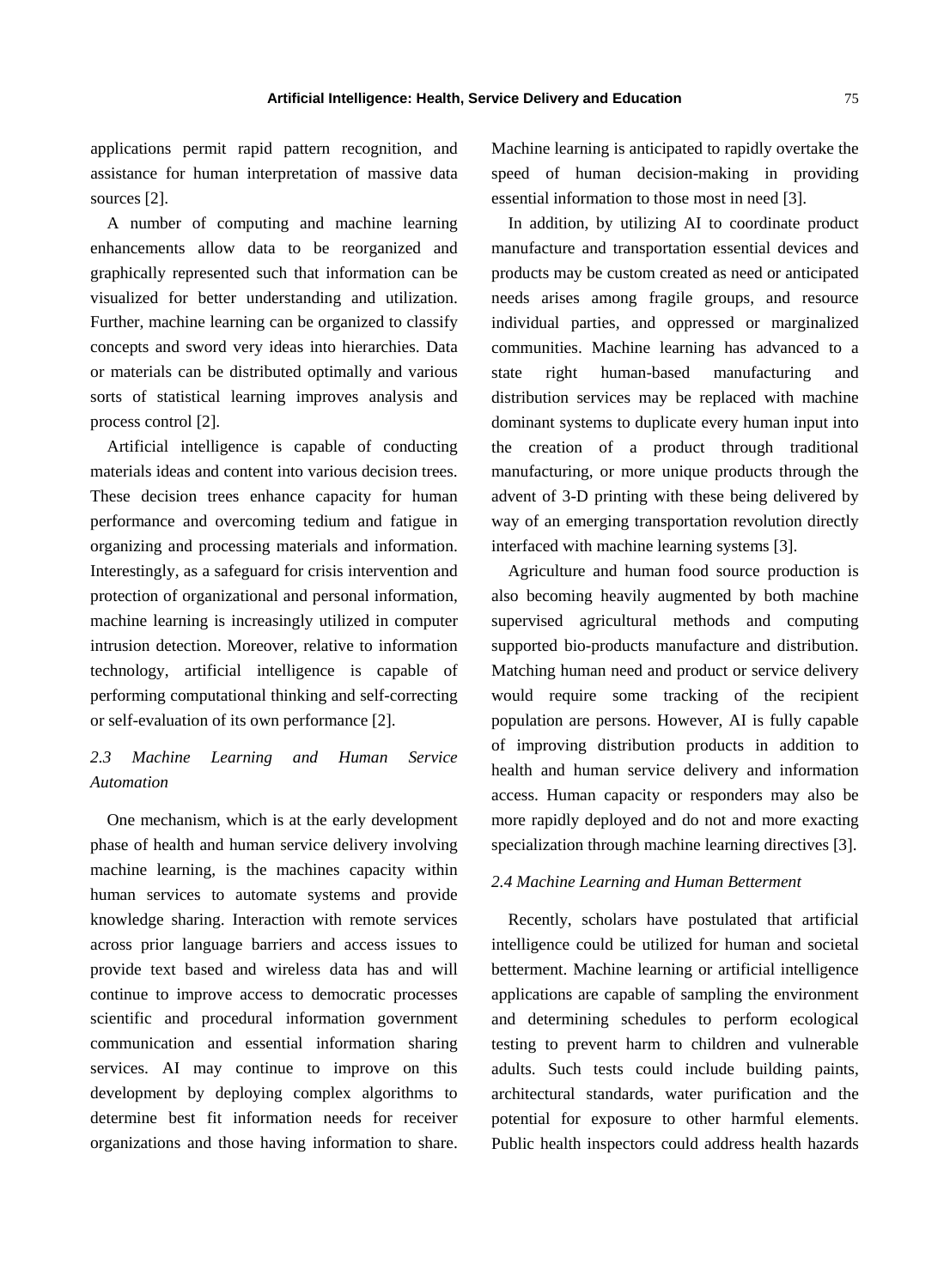and risks to communities more efficiently and more rapidly. Selected medical records could be scanned to identify pregnancies or children at risk within local environments who may or may not be offered additional testing or treatment [4].

Artificial intelligence could readily be used to track at risk youth having a high likelihood of school dropout. Social factors, employment factors, economic factors, school performance issues, and juvenile databases relative to crime could be accessed to determine the risk factor of non-completion of school for any particular student. Additional advising, tutoring, community programs and social and familial supports could be provided to assure success.

Public safety could potentially be enhanced through identification of public service servants to include the police who may be at risk of performance issues within their career such as excessive violence, absenteeism, and adequate past performance, inadequate training schedules, and records of incidents that led to administrative review. Additional supports could be provided to include paid leave her training leave to improve performance and reduce risk [4].

There is the need to develop data infrastructure and data platforms of which human services decision-makers public service providers could identify at risk individuals and populations. Such datasets might include healthcare data educational data criminal records public servant job performance records and even economic or tax data.

Community betterment could include such things as economic development. Home and building inspections or small business inspections could occur with more frequency if the process and scheduling accelerated with the aid of artificial intelligence. Areas needing infrastructure repairs, or maintenance, could be identified more quickly and prevent failed infrastructure issues. With sufficient effort, urban blight could be reduced and neighborhoods and communities maintained prosperously and safely [4].

There are a number of possible ways that artificial

intelligence could be deployed to improve social networks. Health and human service delivery entities could benefit from improved data collection and maintenance and analysis around community priorities. Data sources could be integrated such that they work in combination to provide more accurate assessments of community problem areas and prevent negative outcomes. Machine learning statistical and predictive models of group and individual behaviors could be enhanced to improve community interventions. Public policies could be assessed over time for effectiveness and modified upgraded or abolished based upon their data-driven evidence of effectiveness [4].

## *2.5 Machine Learning and the Reduction of Poverty*

More compelling in recent years is the emerging conceptualization that artificial intelligence or machine learning can address at least partially the causes of poverty and perhaps provide some solutions for the reduction of poverty. This is, of course, a major humanistic goal for social scientists and health and human service delivery organizations. Though there is an understanding among industry leaders and government decision-makers that there is a threat of artificial intelligence leading to large-scale unemployment in some sectors of occupations, there is also a possibility of matching the unemployed to available trades and occupations or training for such.

Machine learning in combination with the earlier mentioned learning management systems could address preparation for occupations through differential education and match students individually with varying learning styles or strengths with specified occupational outcomes. Such training could reduce the costs of government services by reducing dependency on the services. Training and job matching in combination with directed artificial intelligence may serve to reduce struggling for employment and improve job placement satisfaction. Occupational, personnel, and other large data sets could examine trends in employment or expected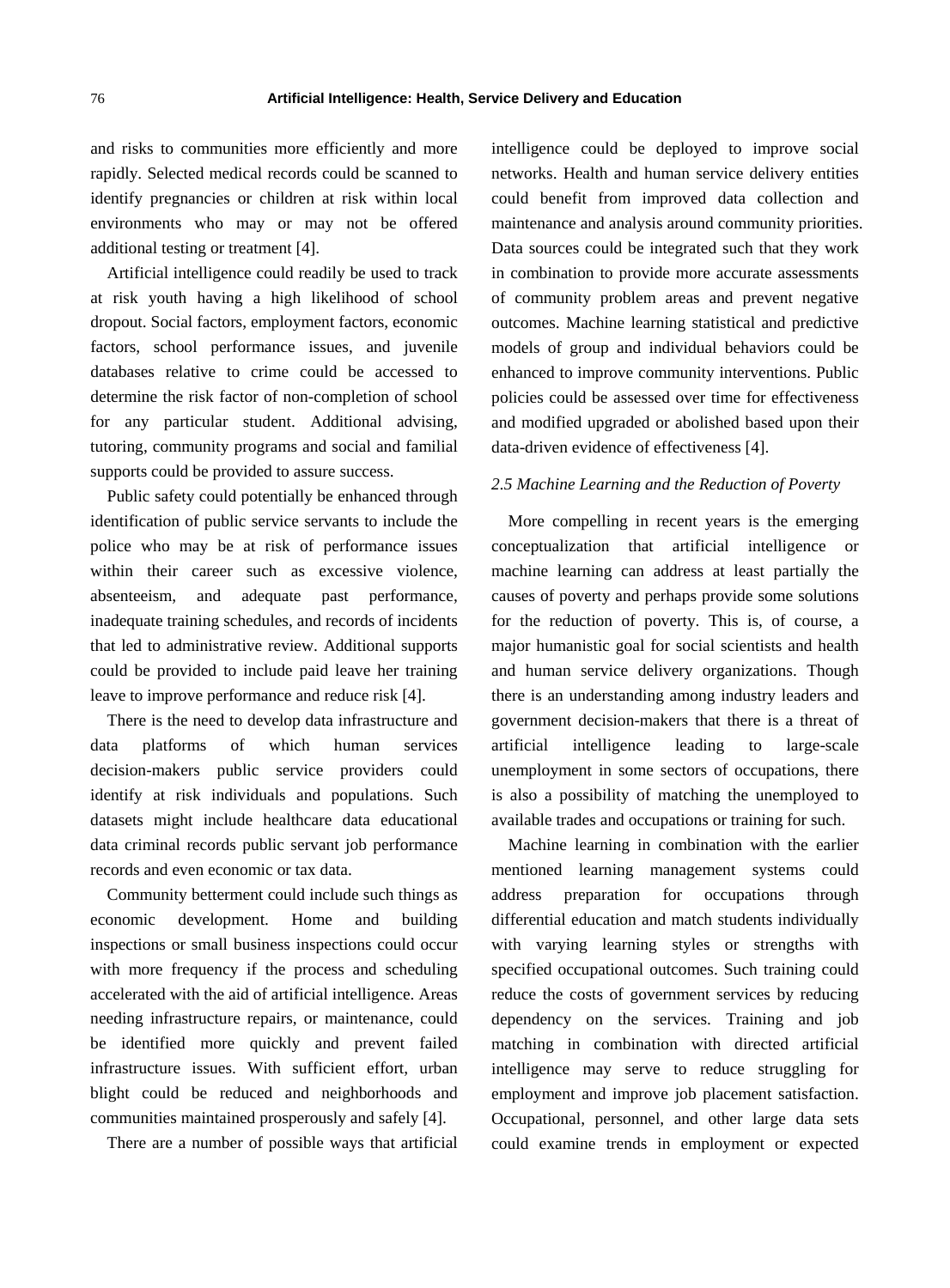trends in employment and predict future job openings sometime before their needed [5].

# *2.6 Machine Learning in Education and Delivery of Education*

In terms of education, and the delivery of educational content artificial intelligence has made great strides to facilitate education within the past few years. Coding and programs have been developed to permit machine learning to better understand student patterns of performance and thereby understand the various ways of which students learn. This process becomes helpful in informing educators and educational program decision-makers via the provision of differential data sets to analyze and comprehend the educational needs of individual students and in aggregate course cohorts and classes in their entirety.

A number of learning management systems (LMS) and educational platforms for course delivery have been developed that immerse the student into the learning experience. These systems are also referred to as virtual learning environments and may use three-dimensional data processing and imaging, avatars augmented reality virtual reality and the interaction of hardware machining and robots to facilitate the educational experience. These applications are assisting with astronomical discovery, Earth ecosystem and environment discovery, raw materials identification and extraction, scientific and medical training, and various professional and technical occupations [6].

Learning management systems are more broadly used to facilitate classroom instruction and provide hybrid or blended courses which are partially face-to-face and online and for completely online educational training. These serve as a portal for students to access content relative to a course, submit assigned work and receive feedback on performance. There is controversy among educators as to whether these platforms serve the role of learning, or more simply the administration of learning content.

An emerging theme in developing advanced learning management systems is the capacity for the student learner to gain greater personalization of learning content while adhering to common learning platform design standards and to increase the role of artificial intelligence relative to formative learning and assessment. These advanced learning management systems are being designed to allow the reorganization and repurposing of learning content in an endless variety of learning opportunities. Emerging educational applications would permit unique personalization and improve engagement [6].

# *2.7 Artificial Intelligence and Planned Obsolesce of the Educator*

A number of disparate and varied applications and engineering marvels have begun to merge to provide some potential for eventually taking over the development of education content, syllabi, and assessment of student competency. Coupled with advanced learning management systems in continual reduction in barriers to access of content, these innovations have emergent capacity to replace human educators entirely over time [7].

Educational content can be delivered by avatars, or Computer Generated Imaging (CGI) to provide model instructors, document readers and eventual computer rendered graphical representations and illustrations, can provide rich understanding of complex constructs. A number of fairly effective computing programs currently exist and are improving to offer online assessment, online tasting's, and even the capacity to read and grade accurately written assignments, both for content and writing style.

Segment of the educational industry itself is at risk for planned obsolesce. Improved machine learning systems, may make decisions about which content and knowledge is most useful to have available and in what formats based on computer perceived occupational or production needs, without consideration to various codes of values or ethics that